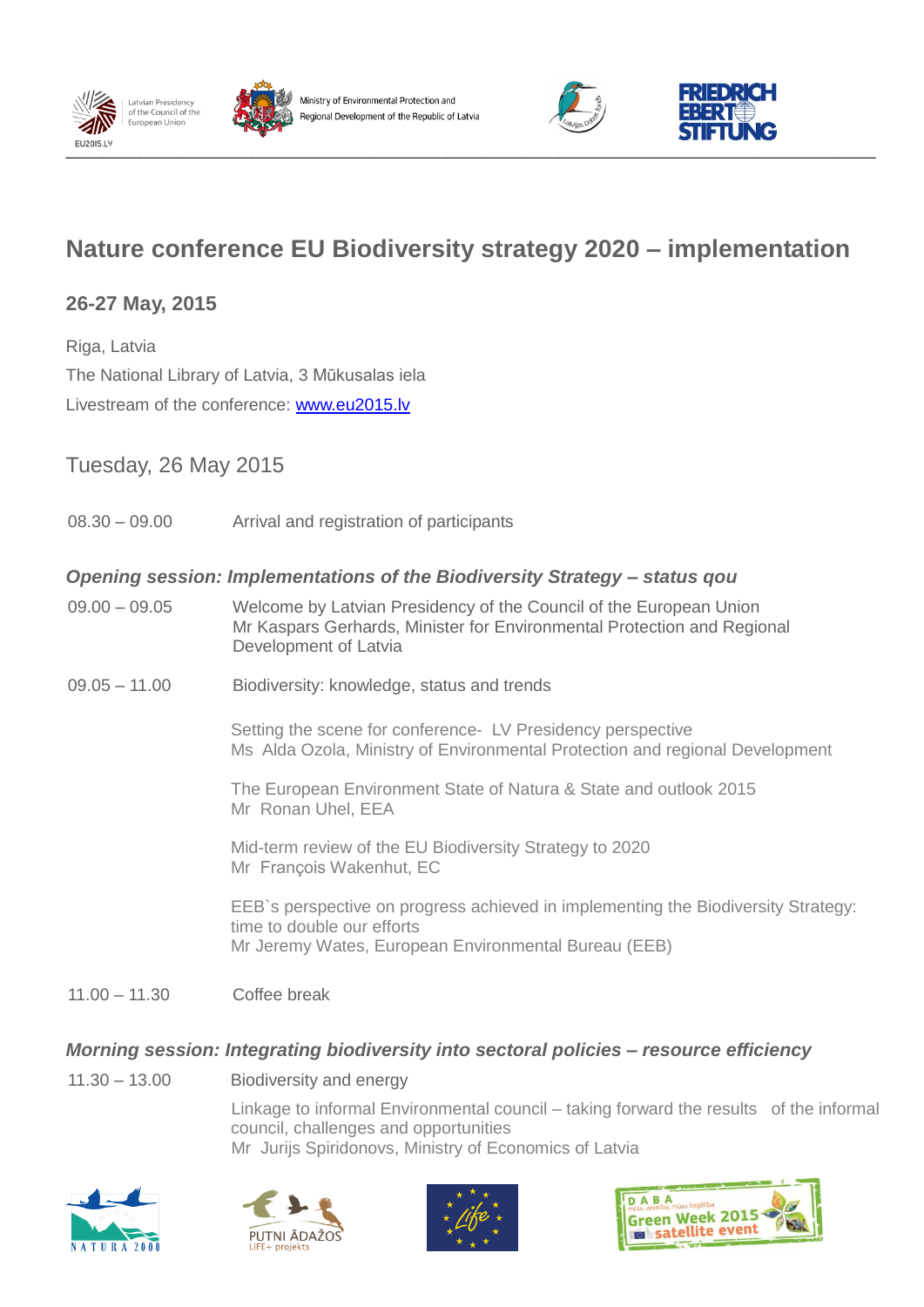









The integration of biodiversity in the sustainability strategy of HeidelbergCement Dr Michael Rademacher, HeidelbergCement

Natura 2000 and Forests Mr Stefan Leiner, EC

13.00 – 14.00 Lunch

## *Afternoon session: Integrating biodiversity into sectoral policies - land use*

- 14.00 17.30 Biodiversity and agriculture / forestry. Integrating biodiversity into Common Agricultural Policy. Continued struggle or a wishful thinking? Mr Konstantin Kreiser, International Biodiversity Policy Officer, NABU (BirdLife Germany) The Land user`s perspective Mr Thierry de l'Escaille, ELO Management of biodiversity in military training areas Mr Tilmann Disselhoff, Conservation consultant, Germany 15.30 – 16.00 Coffee break
- 16.00 17.00 Discussion

# Wednesday, 27 May 2015

## *Morning session: Ecosystem services, their assessment*

09.00 – 13.00 Ecosystem services.

Implementation of Action 5 of the EU Biodiversity Strategy: Status and progress of MAES (Mapping and Assessment of Ecosystems and their Services) Mr Joachim Maes, JRC

Nature based solutions to societal challenges – feedback from ALTER-Net conference Ms Birgit de Boissezon, EC

Assessing and paying for ecosystem services in Europe – opportunities and WWF experience Mr Alberto Arroyo Schnell, WWF